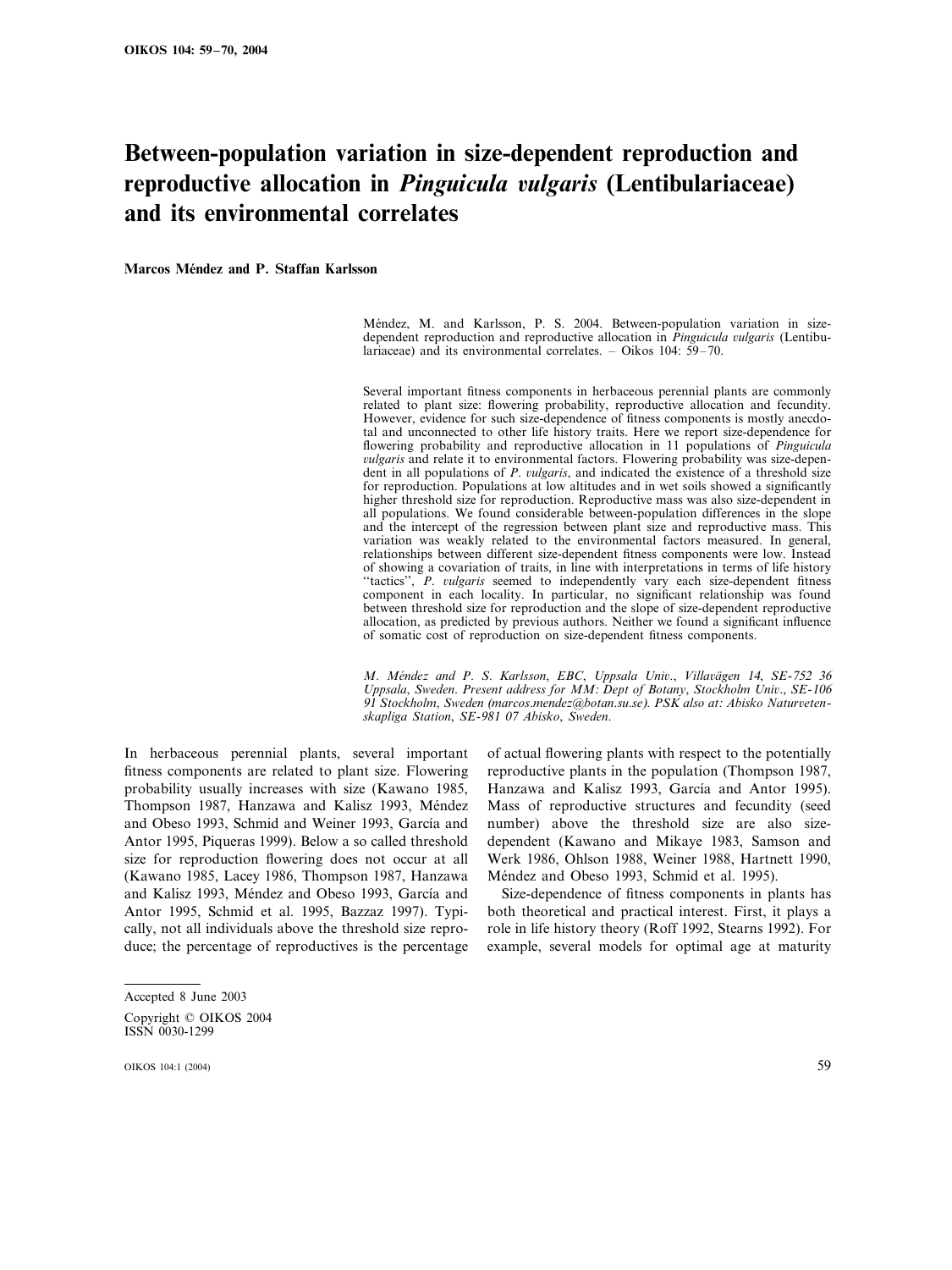(Roff 1992, Stearns 1992), as well as models of the optimal allocation to growth, survival and reproduction from birth to death (Kozlowski and Uchmanski 1987), assume size-dependence of fecundity. Second, it is impossible to assess age for most herbaceous perennials, unless long-term demographic studies are conducted (but see Cochran and Ellner 1992). Hence, study of size-dependence of fitness components is often the only way to apply life history theory predictions to these organisms. Third, neglect of size-dependence of fitness components can potentially lead to misleading conclusions when comparing reproductive allocation among populations (Ohlson 1988, Coleman et al. 1994).

Consideration of size-dependence of fitness components in plant reproductive ecology is extensive but has an irregular coverage. Studies of threshold size for reproduction have mainly focused on herbaceous monocarpic plants (Wesselingh et al. 1993, 1997, Wesselingh and de Jong 1995, Wesselingh and Klinkamer 1996). Only in recent years have woody species been studied (Thomas 1996b, Davies and Ashton 1999). Evidence for a threshold size for reproduction in herbaceous perennials is scattered and mainly anecdotal. Rees and Crawley (1989) even denied the existence of a threshold size for reproduction in plants. Sizedependence of reproductive allocation and fecundity have been documented for a number of plants with various growth forms (Samson and Werk 1986, Weiner 1988, Thompson et al. 1991, Aarssen and Taylor 1992, Thomas 1996a, Davies and Ashton 1999). Phenotypic plasticity (Clauss and Aarssen 1994) and genetic component (Aarssen and Clauss 1992) of size-dependent reproductive allocation and fecundity have been studied mainly in annual plants (but see Schmid and Weiner 1993).

In order to integrate the currently scattered knowledge on size-dependence of fitness components in herbaceous perennials, two approaches seem useful. First, a better picture of the intraspecific variation of size-dependent fitness components in relation to environmental factors should be obtained (Briggs and Walters 1997). Life history theory predicts that the threshold size for reproduction should decrease in adverse environments (Stearns and Koella 1986, Berrigan and Koella 1994). In addition, Weiner (1988) and Schmid and Weiner (1993) predict that favourable environments should cause a higher slope or Y-intercept of the relationship between vegetative and reproductive biomass.

Second, patterns of covariation among different sizedependent fitness components and relationships between size-dependent fitness components and costs of reproduction should be explored. Schmid and Weiner (1993) predicted a negative correlation between the threshold size for reproduction and the slope of the regression describing the size-dependent reproductive allocation (Stearns and Koella 1986). Somatic costs of

reproduction (SCR hereafter) entail a loss in growth due to allocation of resources to reproduction. Hence, SCR interact with size-dependent fitness components: current reproduction will negatively affect future size and consequently future reproductive probability (through the threshold size and the percentage of reproductives) and fecundity (through size-dependent reproductive allocation). A negative relationship between reproductive allocation and cost of reproduction is theoretically predicted (Begon et al. 1996). SCR has been found to increase under stressful conditions (Biere 1995, Sandvik 2001), which gives further possibilities of interaction with size-dependent fitness components. Reekie (1998) has proposed that size-dependent reproductive allocation can result from size-dependence of SCR.

The present paper studies between-population variation in size-dependent fitness components in a carnivorous, herbaceous perennial, Pinguicula vulgaris, and how they are related to environmental factors and SCR. Eleven populations were investigated in northern Scandinavia, for which we quantified size-dependent fitness components, several soil variables, prey capture and SCR. The specific questions addressed are: (1) how broad is the variation in threshold size for reproduction, percentage of reproductives and reproductive allocation? (2) are those size-dependent fitness components related to each other according to the predictions above?, (3) can this variation in size-dependent fitness components be related to specific environmental variables and to SCR?

# **Methods**

# **Study species and sampling sites**

Pinguicula vulgaris L. (Lentibulariaceae) is a perennial, herbaceous, carnivorous plant with sticky leaves arranged in a rosette. Leaves and roots are annual and are shed at the end of the growing season. The plant overwinters as a ''winter bud'' or hibernaculum, consisting of tightly packed scales around a meristem. New leaves and roots develop from the winter bud in late May to early June, short after the snow cover disappears. Most flowering plants produce a single, blue flower bore on a ca 5–10 cm long peduncle.

The distribution of *P. vulgaris* is circumboreal. We carried out the present study during summer, 1997, at the Abisko Scientific Research station, northern Sweden (68° 21 N, 18° 49 E, 380 m a.s.l.), where *P*. -*ulgaris* is common in a range of open habitats from poor mires to rich calcareous soils. We utilised 11 populations (Table 1) in the present study, which covered the range of habitats (roadsides, polygonal soils, mires and alpine areas) and altitudes (sea level to more than 1000 m) in which *P. vulgaris* is present in northern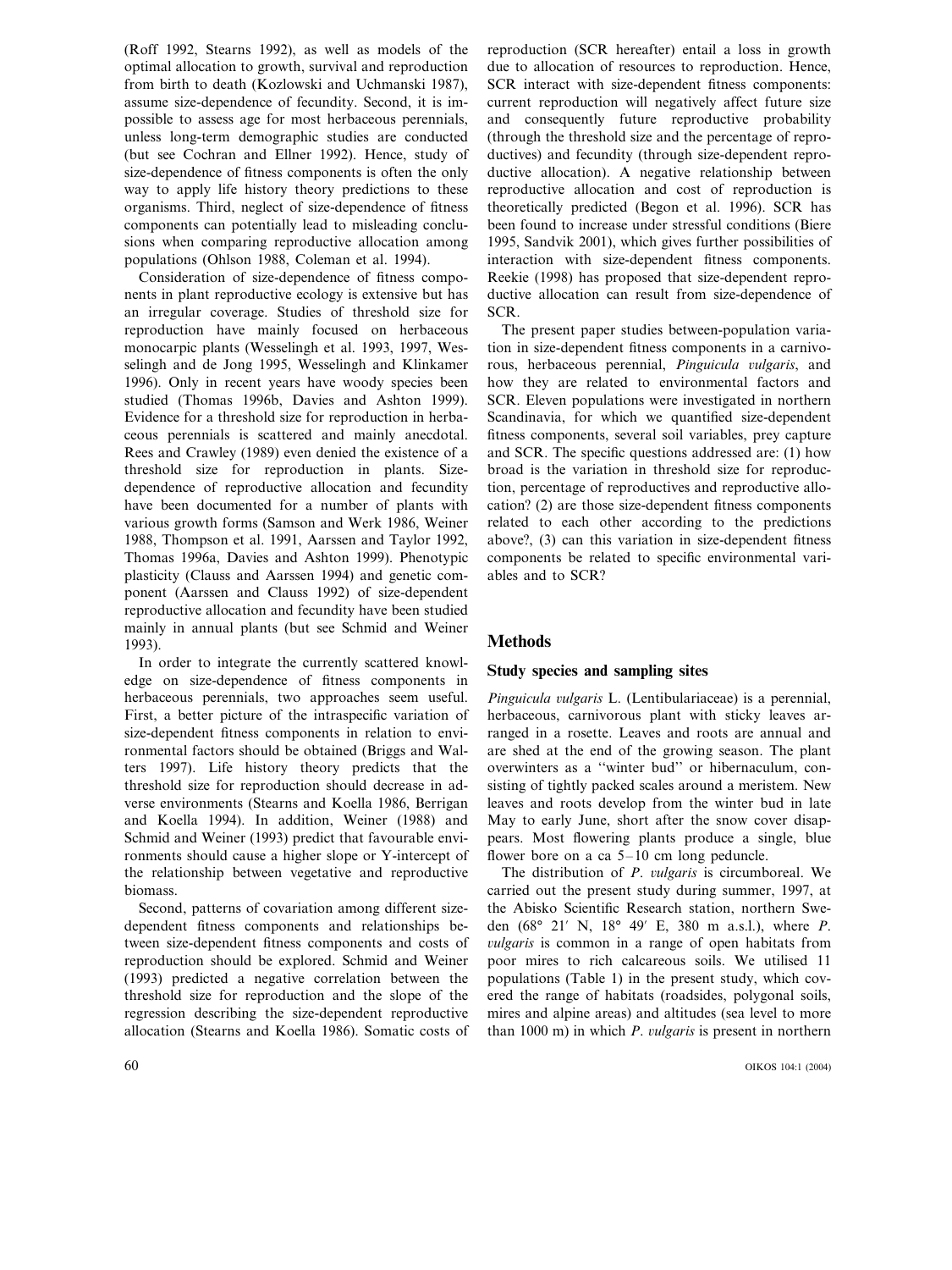Scandinavia. These populations were situated in the surroundings of Abisko (Abisko 1 to 3) and mountains nearby (Paddus 1 and 2, Njulla, Latnjajaure), and along the road E-10 from Abisko to Bjerkvik in Norway (Katterjåkk, Norway 1 to 3). The two most distant populations were about 80 km apart.

# **Environmental variables measured**

#### *Soil samples*

At each site, we measured soil variables at three different occasions during the season. Due to phenological differences between sites, those occasions were defined according to the phenological status of the plants: flowering peak, during fruit development, and at the end of the growing season. Actual sampling dates ranged 23 June–23 July for flowering peak, 29 July–25 August for fruit development, and 7–10 September for the end of the growing season.

We took four soil samples per site and sampling date, using a core sampler of 7.5 cm diameter and 5 cm depth (volume ca 204 cm<sup>3</sup>). Two soil samples were utilised to measure soil  $N$  content  $(N)$ , and the other two were utilised to measure water content (WATER), organic material content (OMC) and pH. Samples for N were frozen until analysis. Samples for WATER, OMC and pH were analysed on the same day of collection or one day later (Latnjajaure).

We sieved each soil sample through a 2-mm sieve and utilised 50 mg for the analyses. We extracted soil N by

shaking 20 g of fresh soil in 100 ml of KCl 0.2 M for 2 h (Binkley and Vitousek 1989). The extract was filtered and analysed using a Flow Injection Analyser (Tecator, Höganäs, Sweden). Due to the very heterogeneous nature of the soils among sites, N soil content was expressed on a per volume basis (excluding stones), as mg N/l. WATER was measured as the difference in mass of a soil sample (4 to 28 mg of fresh mass) before and after ovendrying it at 105°C for three days. WATER was expressed as % of fresh mass. Once dried, OMC was estimated as the difference in mass of the same soil sample before and after burning it in a furnace oven at 600°C for 1 h. OMC was expressed as % of dry mass. For pH measurements, 50 ml of distillate water were added to 15 g of fresh soil and shaken for 2 h. Measurements were taken with a pH-meter to the nearest 0.1 pH unit.

#### *Prey capture*

From the 50 flowering plants harvested in each site during flowering (see ''Reproductive allocation at flowering'' below), we utilised a sub-sample of 19–21 to estimate prey capture. We counted and identified all animals present in the leaves of each plant. Five main categories were distinguished: Acarina, Collembola, Diptera, others (mainly Hymenoptera, Hemiptera and Araneae) and unidentified prey. We did not consider Acarina as prey, because some of them are saprofagous feeding on the corpses of prey on the leaves (Antor and García 1995). They also make a very small fraction of mass of the animals on the leaves (Karlsson et al. 1987).

Table 1. Location, description, altitude and average  $+$  SD values for the soil and prey variables measured in 11 populations of *Pinguicula vulgaris* in northern Scandinavia. For soil variables, n = 3 in all cases. For prey number, n = 19–21.

| Population       | Coordinates                              | Habitat  | Alt <sup>1</sup> | $N^1$           | WATER <sup>1</sup> | OMC <sup>1</sup> | pH          | Prev <sup>1</sup> |
|------------------|------------------------------------------|----------|------------------|-----------------|--------------------|------------------|-------------|-------------------|
|                  |                                          |          | (m)              | (mg N/l)        | $(\%$ fresh mass)  | $(\%$ dry mass)  |             |                   |
| Norway 1 (N1)    | 68°28.5'N<br>$17^{\circ}33.9'E$          | Roadside | 5                | $42.8 + 13.8$   | $16.1 + 3.6$       | $1.1 \pm 0.2$    | $7.0 + 0.3$ | $0.22 + 0.08$     |
| Norway $2(N2)$   | $68^{\circ}28.3'N$<br>$17^{\circ}42.9'E$ | Roadside | 260              | $35.8 \pm 5.4$  | $19.7 + 2.6$       | $2.5 \pm 0.4$    | $6.5 + 0.4$ | $0.23 + 0.11$     |
| Norway $3(N3)$   | 68°28.3'N<br>$17^{\circ}43.6'E$          | Mire     | 270              | $66.7 + 6.8$    | $89.9 + 1.0$       | $9.3 + 0.9$      | $6.1 + 0.3$ | $0.28 + 0.26$     |
| Abisko 1 (A1)    | 68°21.5'N<br>18°48.7'E                   | Polygons | 385              | $61.7 \pm 20.3$ | $14.7 + 2.9$       | $2.9 \pm 1.5$    | $4.9 + 0.2$ | $0.11 + 0.06$     |
| Abisko $2(A2)$   | 68°21.2'N<br>18°48.6'E                   | Roadside | 385              | $30.3 \pm 7.5$  | $11.0 + 1.8$       | $1.9 \pm 0.1$    | $7.2 + 0.3$ | $0.36 \pm 0.12$   |
| Abisko $3(A3)$   | $68^{\circ}21.4'N$<br>18°47.8'E          | Roadside | 385              | $38.3 + 4.0$    | $13.6 + 0.7$       | $2.5 \pm 0.4$    | $7.2 + 0.6$ | $0.46 \pm 0.12$   |
| Paddus 1 (P1)    | $68^{\circ}19.5'N$<br>18°50.9'E          | Polygons | 560              | $80.5 + 35.8$   | $15.9 \pm 1.2$     | $4.8 \pm 1.3$    | $5.4 + 0.4$ | $0.11 + 0.04$     |
| Paddus 2 (P2)    | $68^{\circ}19.0^{\prime}N$<br>18°52.0'E  | Polygons | 600              | $49.5 + 15.8$   | $22.8 + 0.9$       | $6.1 + 0.2$      | $4.8 + 0.3$ | $0.16 + 0.09$     |
| Katterjåkk (KA)  | 68°25.0'N<br>$18^{\circ}09.9'E$          | Mire     | 510              | $89.7 \pm 28.8$ | $88.2 + 1.1$       | $10.8 \pm 0.9$   | $4.9 + 0.2$ | $0.42 + 0.13$     |
| $N$ julla $(NJ)$ | $68^{\circ}21.6'$ N<br>18°42.7'E         | Alpine   | 940              | $87.2 + 9.9$    | $65.2 + 14.9$      | $11.7 \pm 1.5$   | $5.2 + 0.1$ | $0.41 + 0.19$     |
| Latnjajaure (LA) | 68°21.6'N<br>18°29.8'E                   | Alpine   | 1020             | $108.5 + 9.6$   | $44.0 + 10.0$      | $11.6 + 1.7$     | $5.6 + 0.4$ | $0.25 \pm 0.07$   |

<sup>1</sup> Alt: altitude, N: soil nitrogen content, WATER: soil water content, OMC: soil organic material content, Prey: prey number per unit plant size.

OIKOS 104:1 (2004) 61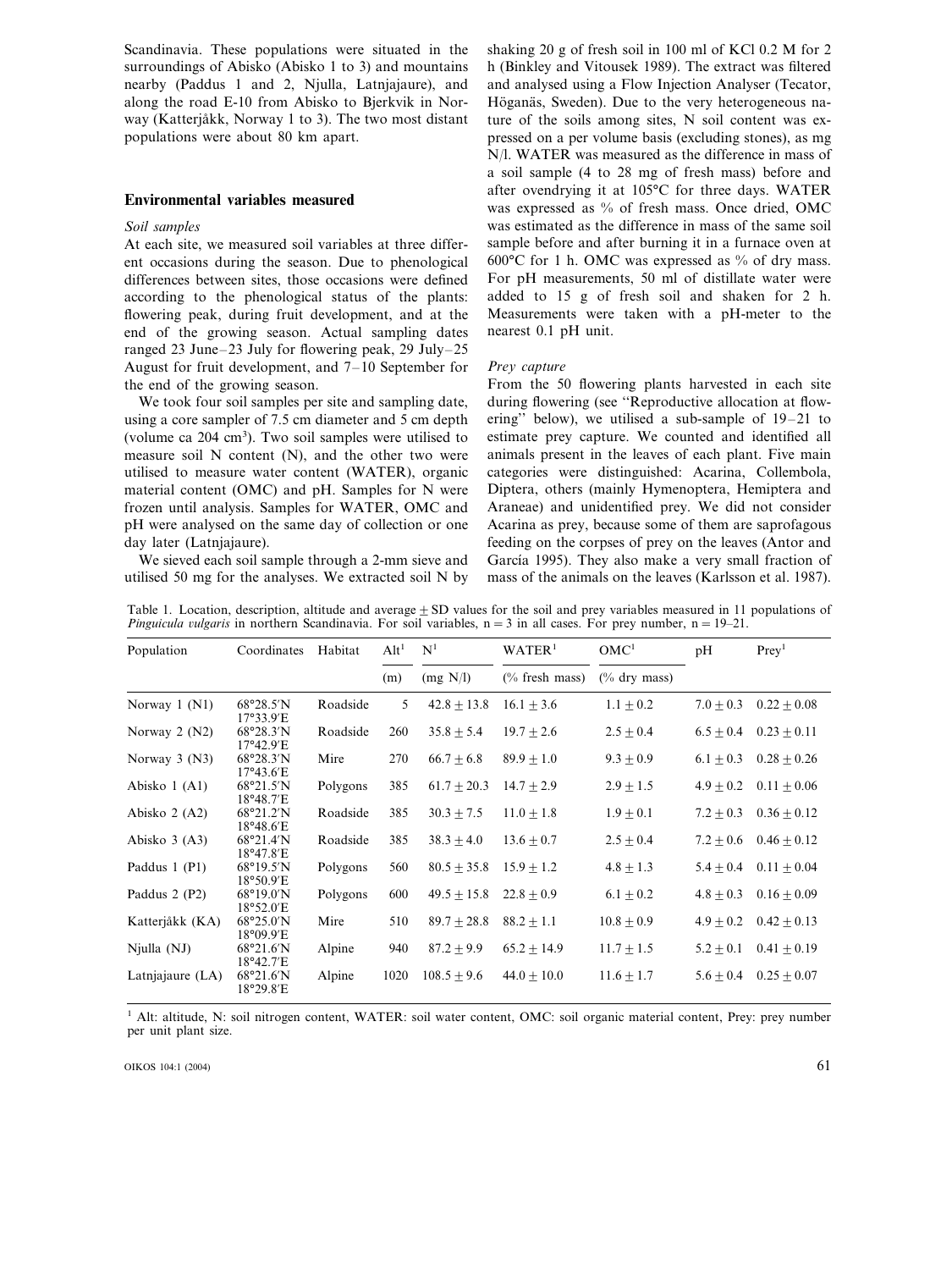Table 2. Variables summarising size dependence of flowering probability in 11 populations of *P. vulgaris* in northern Scandinavia.  $\mu$  and  $\alpha$  are the parameters of the logistic regression relating flowering status to plant size index. SRI: size of the smallest reproductive individual. ATS: average threshold size. RAN: transition range; size difference between the smallest reproductive and the largest vegetative individuals. %R: percentage of reproductives. Sample size for each population is given in the last column.

| Population  | Size index | $\mu \pm S.E$    | $\alpha + S.E$  | <b>SRI</b> | <b>ATS</b> | <b>RAN</b> | $\%R$ | $\mathbf n$ |
|-------------|------------|------------------|-----------------|------------|------------|------------|-------|-------------|
|             | range      |                  |                 |            |            |            |       |             |
| Norway 1    | $2 - 279$  | $-7.689 + 1.122$ | $0.060 + 0.009$ | 75         | 127.1      | 109        | 49.2  | 254         |
| Norway 2    | $2 - 250$  | $-5.428 + 0.731$ | $0.053 + 0.008$ | 60         | 102.8      | 108        | 51.4  | 224         |
| Norway 3    | $8 - 315$  | $-6.348 + 0.816$ | $0.036 + 0.005$ | 120        | 176.8      | 168        | 49.2  | 236         |
| Abisko 1    | $6 - 153$  | $-4.598 + 0.658$ | $0.054 + 0.008$ | 50         | 85.0       | 83         | 46.9  | 232         |
| Abisko 2    | $2 - 203$  | $-5.817 + 0.768$ | $0.068 + 0.009$ | 50         | 85.0       | 82         | 55.2  | 235         |
| Abisko 3    | $2 - 200$  | $-4.609 + 0.614$ | $0.058 + 0.007$ | 50         | 79.5       | 83         | 65.9  | 243         |
| Paddus 1    | $4 - 133$  | $-4.926 + 0.699$ | $0.053 + 0.009$ | 40         | 93.6       | 74         | 23.7  | 271         |
| Paddus 2    | $4 - 171$  | $-4.325 + 0.654$ | $0.050 + 0.008$ | 55         | 86.7       | 81         | 45.0  | 237         |
| Katterjåkk  | $4 - 272$  | $-6.276 + 0.859$ | $0.048 + 0.007$ | 85         | 130.5      | 111        | 53.7  | 249         |
| Njulla      | $2 - 174$  | $-3.951 + 0.585$ | $0.043 + 0.007$ | 48         | 91.4       | 92         | 44.2  | 247         |
| Latnjajaure | $6 - 161$  | $-2.773 + 0.507$ | $0.032 + 0.006$ | 45         | 87.2       | 115        | 48.9  | 206         |

#### *En*-*ironmental characterization of the sites*

We characterized the sites according to their environmental variables by means of a PCA analysis, performed in SPSS 4.0. Variables considered were altitude, N, WATER, OMC, pH and prey capture (Table 1). As these variables were measured in different units, we run a correlation matrix PCA analysis. Sphericity of the data matrix was tested using a Bartlett's test of sphericity ( $p < 0.0001$ ). Varimax rotation was utilised to facilitate interpretation of the ordination axes obtained. Variables having a loading  $\geq 0.7$  in a factor were considered as related to that factor.

Prior to analysis, we tested within-site seasonal variation in soil variables by repeated measures ANOVA (Zar 1999). The average value of the two replicates per sampling date was utilised in the analyses. For N, OMC and WATER no significant variation ( $p \geq 0.352$ ) was found among sampling dates. Thus, we utilised the average value of the three sampling dates in the PCA. A significant seasonal variation was found for pH  $(p=0.011)$  due to an increased acidity along the season. As a PCA performed using the average values in each sampling date resulted in the same ordination as the one using average pH for the whole season, the last approach was preferred for simplicity.

In seven sites, prey capture increased with increasing plant size, estimated as the length of the longest leaf times the number of leaves. Thus, in all analyses the number of prey per plant was divided by plant size in order to normalise prey capture with respect to differences in plant size among populations.

#### **Size-dependent fitness components**

#### $Flowering probability and related variables$

We estimated flowering probability curves from a survey of the plant population structure, as recommended by Silvertown (1991). During full blooming, we non-

destructively estimated plant size of 206–271 plants at each site (Table 2) as the length of the longest leaf times the number of leaves (Svensson et al. 1993). Plants were haphazardly chosen and their reproductive status (vegetative or flowering) was noted. Three plant classes were distinguished: (a) juvenile plants; vegetative plants smaller than the smallest reproductive plant, (b) vegetative plants; vegetative plants equal or larger than the smallest reproductive plant, and (c) reproductive plants; plants with at least one flower.

The relationship linking flowering probability with plant size can be quantified using a logistic regression of reproductive status against plant size (Wesselingh et al. 1993, 1997). We utilised the formula

$$
P = 1/(1 + e^{\mu + \alpha x})
$$

Parameters  $\mu$  and  $\alpha$  of the fitted logistic curve determine the intercept with the X-axis and the slope of the curve, respectively, and can be related to the threshold size for reproduction and the percentage of reproductives (Wesselingh et al. 1993).

In addition to  $\mu$  and  $\alpha$ , the following variables summarising the size-dependent transition from vegetative to reproductive status were calculated: the size of the smallest reproductive individual (SRI hereafter); the average threshold size (Wesselingh et al. 1993; ATS hereafter), i.e. the size at which a plant has a  $50\%$ probability of flowering, obtained as  $ATS = -\mu/\alpha$ ; the transition range, i.e. the difference between the biggest vegetative and the smallest reproductive individuals (Wesselingh and de Jong 1995); and the percentage of reproductives  $(^{\circ}\%R)$ , calculated as the percentage of individuals equal or larger than SRI which were reproductive.

Logistic regression curves of reproductive status against plant size were compared between populations by including population as a categorical variable (deviation coefficient coding). We tested between-site differences in %R by means of G tests (Zar 1999).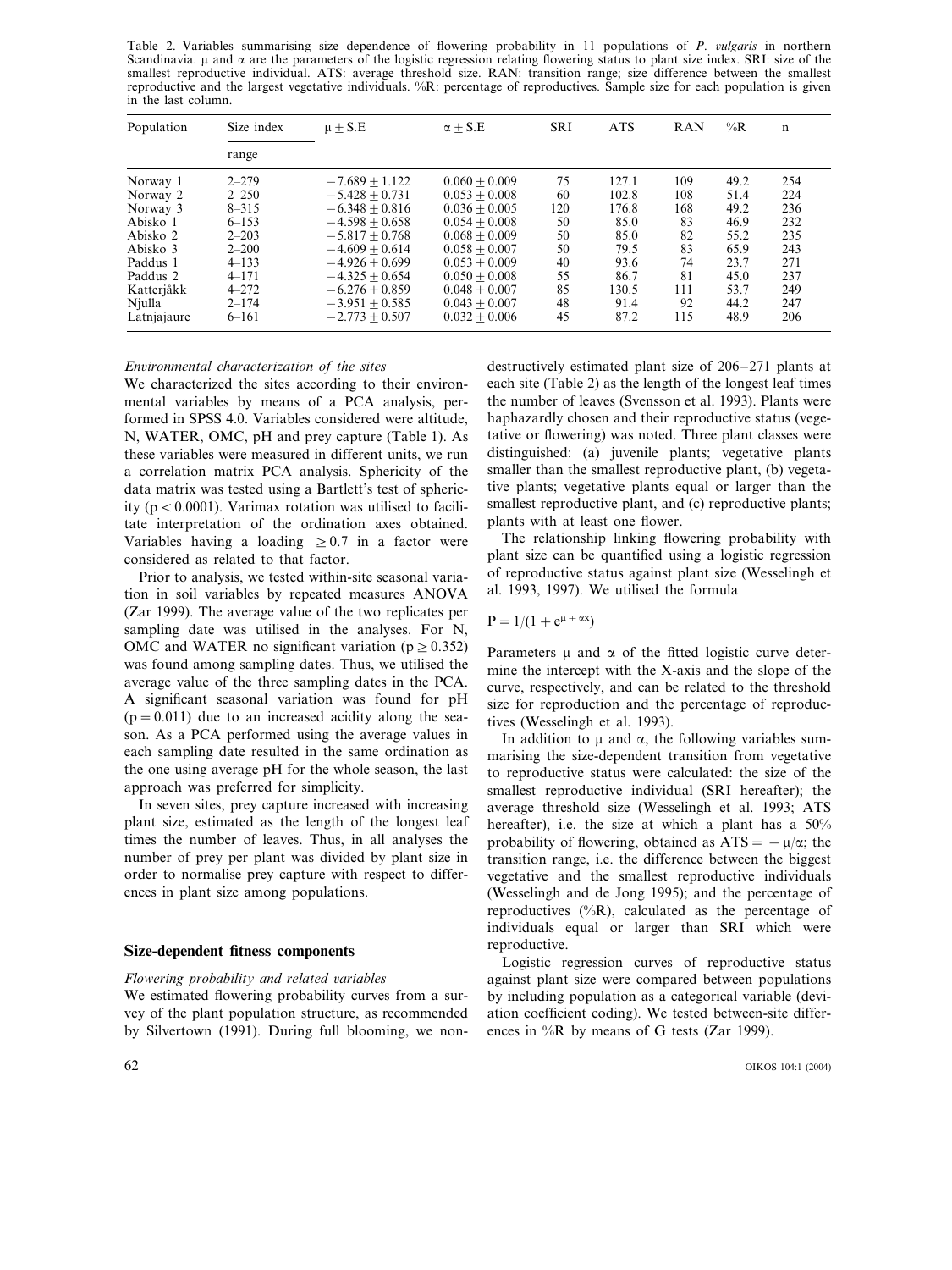## *Reproducti*-*e allocation at flowering*

During full bloom, we harvested 40 to 51 flowering individuals at each site (Table 3). Individuals were chosen to cover the full size range of reproductive plants within each population. Vegetative (leaves and roots) and reproductive (flowers) parts were ovendried separately at 60°C for one week and the dry mass was obtained to the next 0.1 mg.

We studied reproductive allocation in two ways. First, we computed the percentage of total biomass into reproductive structures (RA, Bazzaz and Ackerly 1992) and compared it between populations using Kruskal-Wallis test and a posteriori Dunn tests (Zar 1999) due to violation of parametric assumptions. Second, we regressed reproductive biomass against vegetative biomass (Samson and Werk 1986) and differences in regression lines among populations were compared by ANCOVA.

## $R$ elationships between variables representing *size*-*dependent fitness components*

We run a PCA analysis using nine variables representing size-dependent fitness components (Table 2 and 3): SRI, ATS, transition range,  $\%R$ ,  $\mu$ ,  $\alpha$ , RA and slope (b) and intercept (a) of the allometric regression between vegetative and reproductive biomass. As these variables had different measure units, we run a correlation matrix PCA analysis. Sphericity of the data matrix was tested using a Bartlett's test of sphericity ( $p < 0.0001$ ). Varimax rotation was utilised to facilitate interpretation of the ordination axes obtained. Variables having a loading  $\geq 0.7$  in a factor were considered as related to that factor.

# *Relationships between size*-*dependent fitness components and en*-*ironmental* -*ariables*

We studied the relationhips between size-dependent fitness components and environmental variables by means of redundancy analysis, RDA. RDA is an ordination method which summarises overall variation in

''species data'' (size-dependent fitness components in this case) in a few ordination axes which are linear combinations of the measured environmental variables. This is equivalent to a multivariate multiple regression of the size-dependent fitness components on the environmental variables (ter Braak and Smilauer 1998). We performed the analysis using CANOCO 4.0 (ter Braak and Smilauer 1998). Nine size-dependent fitness components were included, six related to flowering probability (Table 2) and three related to reproductive allocation (Table 3). Variables were transformed by centering and standardising by ''species'' because size-dependent fitness components were measured in different units. Six environmental variables were considered (Table 1).

We used unconstrained Monte Carlo permutation tests to assess the statistical significance of the association between size-dependent fitness components and environmental variables. In all cases, we utilised 500 permutations. First, significance of the whole ordination, and of the first ordination axis, was assessed. Second, a forward stepwise method was used to choose the environmental variables significantly affecting the ordination. Due to collinearity among environmental variables (see ''Environmental characterisation of the populations'' in the Results section), we selected only three environmental variables in the final model. Results including the six environmental variables were similar to the simplified model.

## **Somatic cost of reproduction**

At the beginning of the flowering period, we labelled 100 reproductive plants at each site. We left half of the plants, haphazardly chosen, as a control and removed the flower bud to the other half. Usually, a single flower was produced by plant; in a few cases, we removed a second flower bud in a subsequent inspection. The average dry mass removed in deflowered plants ranged 0.5 to 2.4 mg. At the end of the growing season we

Table 3. Reproductive allocation at flowering (RA) in 11 populations of *P. vulgaris*. Slope (b) and intercept (a) values, percentage of variance explained  $(R^2)$  and significance (p) are given for the regression analyses relating reproductive biomass at flowering to vegetative biomass. Intercepts significantly different from zero are indicated in boldface. Sample size in each population is indicated in the last column.

| n  | p        | $R^2$ | $a + SE1$          | $b + SE1$           | $RA + SD1$       | Population  |
|----|----------|-------|--------------------|---------------------|------------------|-------------|
| 50 | < 0.0001 | 0.66  | $-1.787 + 0.910$   | $0.437 + 0.045$ a   | $24.2 + 5.5$ abc | Norway 1    |
| 40 | < 0.0001 | 0.62  | $0.552 + 0.382$ c  | $0.216 + 0.027$ b   | $21.1 + 4.9$ a   | Norway 2    |
| 51 | < 0.0001 | 0.64  | $0.976 + 1.313$ b  | $0.279 + 0.030$ b   | $23.6 + 5.5$ abc | Norway 3    |
| 49 | < 0.0001 | 0.45  | $0.303 + 0.443$ c  | $0.255 + 0.041$ b   | $22.0 + 4.9$ ab  | Abisko 1    |
| 50 | < 0.0001 | 0.63  | $-0.518 + 0.699$ c | $0.411 + 0.046$ a   | $26.5 + 6.5$ c   | Abisko 2    |
| 50 | < 0.0001 | 0.56  | $0.254 + 0.757$    | $0.328 + 0.042$ ab  | $25.1 + 6.8$ bc  | Abisko 3    |
| 50 | 0.0001   | 0.28  | $0.526 + 0.398$ c  | $0.252 + 0.058$ b   | $24.8 + 4.8$ bc  | Paddus 1    |
| 50 | < 0.0001 | 0.61  | $0.581 + 0.243$ c  | $0.212 + 0.025$ b   | $21.6 + 3.6$ ab  | Paddus 2    |
| 51 | < 0.0001 | 0.75  | $1.355 + 0.555$ a  | $0.234 + 0.020$ b   | $22.8 + 3.7$ abc | Katterjåkk  |
| 49 | 0.0001   | 0.27  | $1.300 + 0.837$ b  | $0.223 + 0.053$ b   | $23.4 + 5.9$ abc | Njulla      |
| 50 | < 0.0001 | 0.75  | $1.370 + 0.360$ a  | $0.240 \pm 0.020$ b | $25.4 + 4.7$ c   | Latnjajaure |
|    |          |       |                    |                     |                  |             |

<sup>1</sup> Values sharing the same letter were not significantly different.

OIKOS 104:1 (2004) 63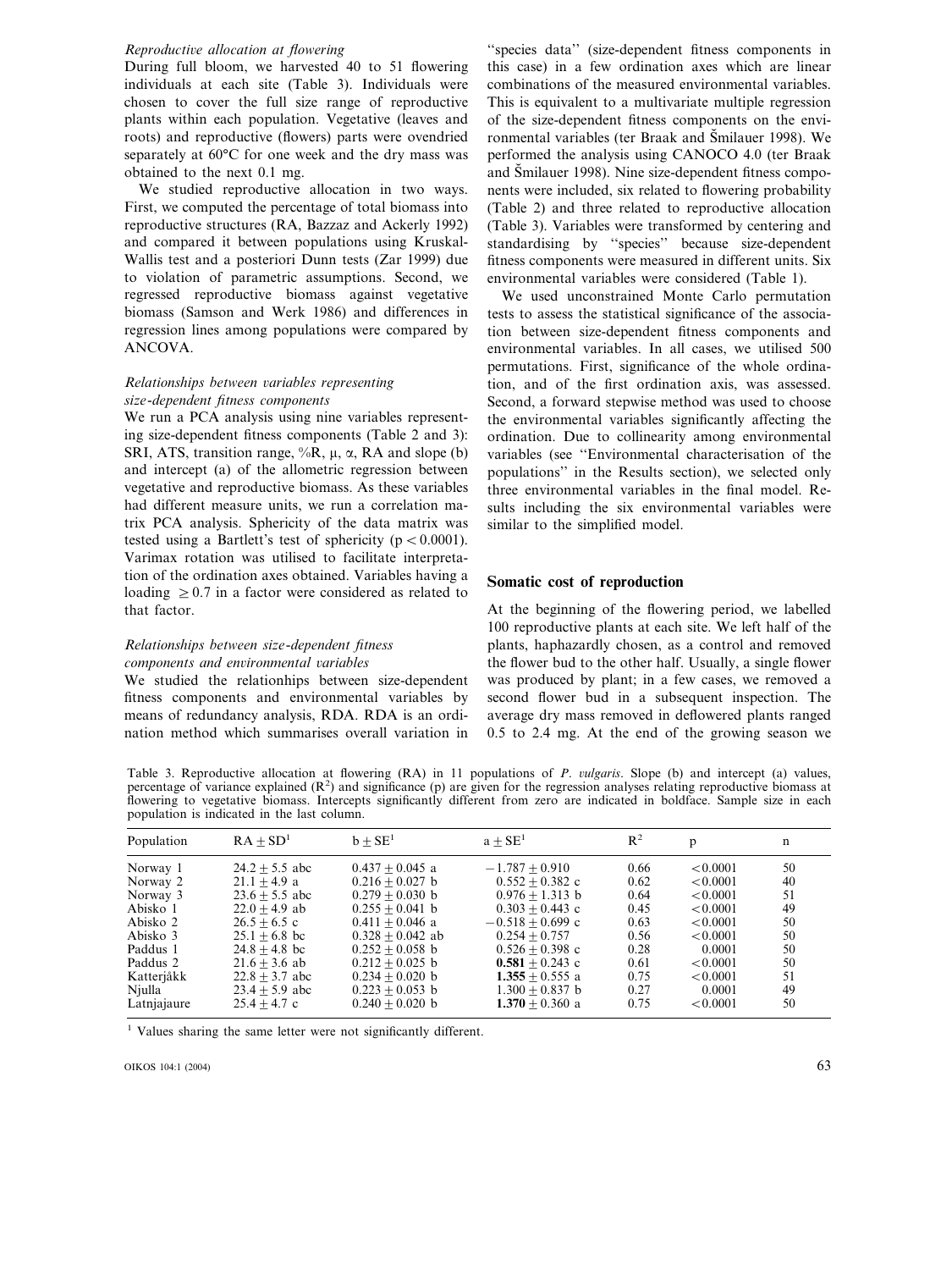harvested all the winter buds from control and deflowered plants. We took note of the production of capsules by the control plants, and excluded from analysis those which did not ripe a seed capsule. Winter buds were ovendried at 60°C for one week and their dry mass was obtained to the next 0.1 mg. We calculated somatic cost of reproduction (SCR) according to Tuomi et al. (1983) as:

$$
SCR = (V - R)/V
$$

where V and R are the average dry mass of the deflowered, vegetative and control, reproductive winter buds, respectively.

We tested differences in winter bud mass between treatments (fixed factor) and populations (random factor) by mixed two-way ANOVA (Zar 1999). Significance was calculated by non-parametric methods, running 5000 permutations, due to lack of normality and homoscedasticity in winter bud mass.

We studied relationships between SCR and the size-dependent fitness components by RDA analysis as described above for environmental variables.

### **Results**

# **Environmental characterization of the sites**

There was a broad among-site variation in all the environmental variables measured (Table 1). PCA analysis extracted two factors explaining 81.6% of the variation in the data-set. The first factor, accounting for 60.1% of variation, was mainly related to pH in the negative side and altitude, N and OMC in the positive side (Fig. 1). The second factor, explaining 21.5% of variation, was mainly related to prey capture per unit plant size in the positive side (Fig. 1). WATER had similar loadings  $(z \approx 0.6)$  on the positive sides of both factors (Fig. 1). These factors can be interpreted as gradients in soil richness and prey capture.

Overall, three groups of sites could be distinguished (Fig. 1): (a) alpine sites and mires had positive values for both factors (acid pH, high prey capture and wet, rich soils), (b) polygons, with values for the first factor near to zero and negative values for the second factor (slightly acid pH, low prey capture and poor, dry soils), and (c) roadsides, with negative values for factor 1 (neutral pH, moderate to high prey capture and poor soils).

# **Between-site variation in size-dependent fitness components**

#### $Flowering probability and related variables$

Flowering was size-dependent in all populations (Fig. 2), as indicated by the highly significant relationship be-



Fig. 1. Ordination of the 11 sites (dots) along the two axes extracted by a PCA analysis based on six environmental variables measured at each site. Arrows indicate the direction and strength of the relationship between each environmental variable and each axis. Relationship with one axis increases with the length of the arrow and decreases with increasing angle respect to that axis. Relationships between variables can be inferred from the angle between arrows (maximum for parallel arrows; minimum for perpendicular arrows). For abbreviations see Table 1.

tween plant size index and flowering probability (logistic regression:  $p < 0.0001$  for all populations). A joint logistic regression analysis with size index and population as independent variables showed that both populations on mires and Norway 1 had lower probabilities of flowering for a given size, compared to the other populations (results not shown). In agreement with the results above, SRI and ATS were higher in mires and Norway 1 (Fig. 2, Table 2).

Percentage of reproductives ranged from 23.7 to 65.9% (Table 2). Most populations clustered around a percentage of reproductives between 44–55%. Significant differences between sites in percentage of reproductives  $(G_{10} = 88.266, p < 0.0001)$  were due to very low percentage of reproductives in Paddus 1 and high percentage of reproductives in Abisko 3. When these two sites were excluded from the analysis, between-site differences in percentage of reproductives were no longer significant  $(G_8 = 7.154, p = 0.520).$ 

### *Reproducti*-*e allocation at flowering*

RA ranged from 21.1% to 26.4% (Table 3). There were significant differences between populations ( $\chi^2$  = 50.750,  $n = 540$ ,  $p < 0.0001$ ).

Reproductive biomass increased with vegetative biomass in all sites (Table 3). Percentage of variance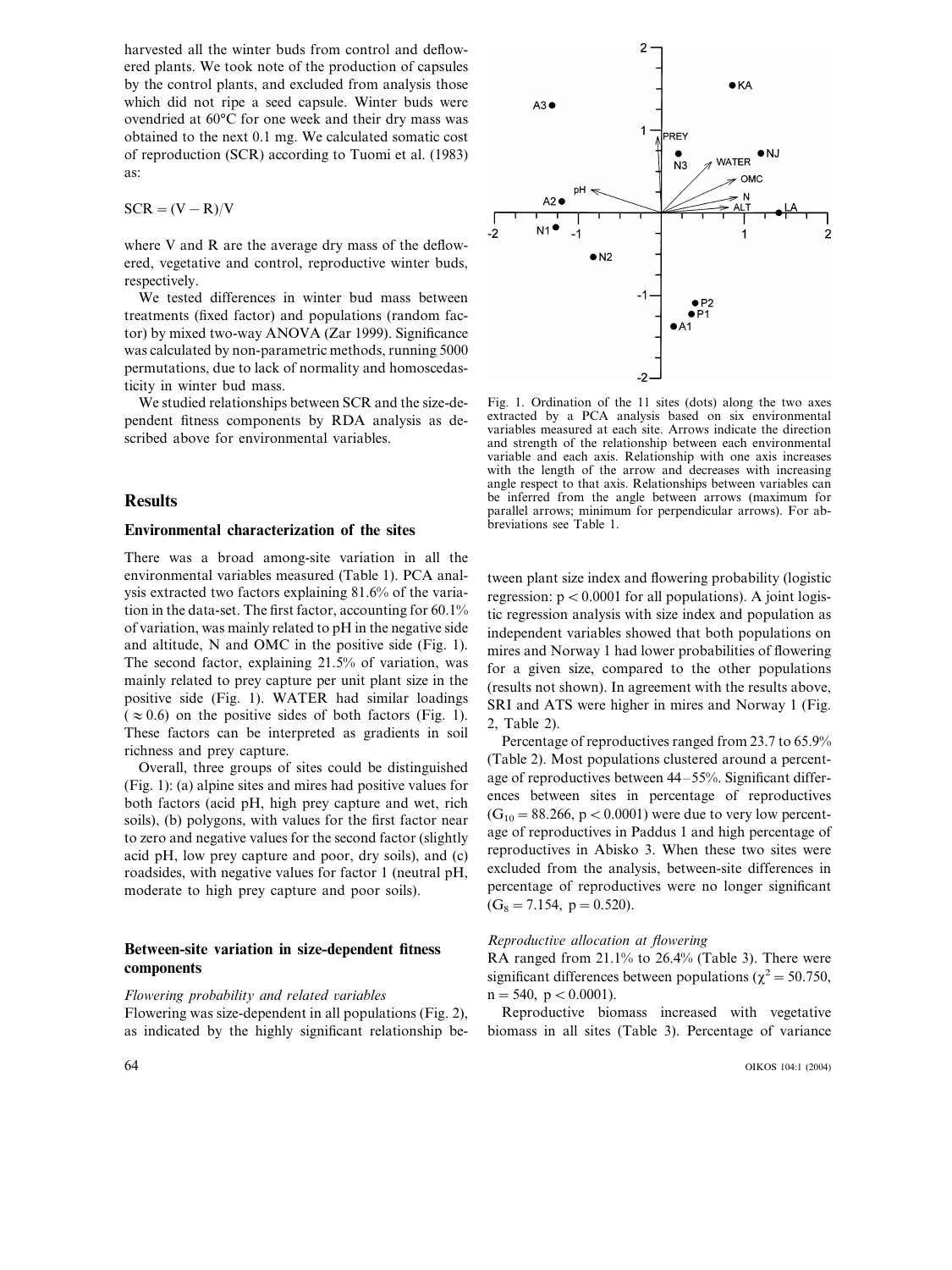

Fig. 2. Size-dependent flowering probability in 11 populations of *P. vulgaris*. Logistic curves were drawn according to the parameters in Table 2. Populations with the same line style had similar logistic curves. Segments above the curves indicate the transition range and the average threshold size (ATS) for each site. Sites abbreviated as in Table 1.

explained by the regression ranged from 27 to 75% and generally exceeded 60% (Table 3).

ANCOVA showed a significant heterogeneity of slopes among sites  $(F_{10, 518} = 3.86, p < 0.001; Fig. 3)$ . Three roadside sites (Norway 1, Abisko 2 and Abisko 3) were responsible for these differences (Table 3). Significant differences in intercept were found among the eight sites with smallest slope  $(F_{7, 381} = 2.43, p =$ 0.019). In general, mire and alpine sites showed significantly higher intercepts than polygons and Norway 2 (Table 3).

# **Relationships between size-dependent fitness components**

PCA analysis extracted three factors, explaining 85% of variation. First factor, accounting for 37.9% of variation, was mainly related to variables related to flowering probability (SRI, ATS and transition range) in the positive side (Fig. 3). Second factor, accounting for 34.4% of variation, was related to the parameters of the equations describing flowering probability and sizedependent reproductive allocation  $(\mu$  and b in the positive side and  $\alpha$  and a in the negative side) (Fig. 3). Third factor, accounting for 12.7% of variation, was mainly related to RA in the positive side (Fig. 3).  $%$  R also had a positive loading (0.55) in the third factor.

OIKOS 104:1 (2004) 65

Similar amount of variation explained by the two first factors indicates that PCA analysis did not perform very well and that relationships between variables representing size-dependent fitness components were not very tight. Some trends are worth noting, however. SRI, ATS and transition range were strongly related to each other, but not to %R,  $\mu$  or  $\alpha$  (Fig. 3). Parameters  $\mu$  and  $\alpha$  were negatively correlated to each other (Fig. 3). This indicates that in this data-set populations which began to increase in flowering probability at smaller sizes also increased at a higher rate in flowering probability with increasing size, and vice versa. This is consistent with the positive relationships between SRI, ATS and transition range.

Parameter b was negatively related to *a* and weakly, positively related to RA (Fig. 3). The only relationships between variables related to flowering probability and those related to reproductive allocation were a positive relationship between b and  $\alpha$  (Fig. 3). Sites in which reproductive biomass increased in a steeper way with plant size were also those in which flowering probability increased in a less steep way with plant size. RA and b were positively, weakly related to  $\%$ R (Fig. 3). Thus, there was a trend in the data-set for populations exhibiting higher proportional reproductive allocation to also show higher percentage of reproductive individuals above the threshold size for reproduction.

In the space defined by the three factors extracted by PCA, sites were arranged in a way consistent with the results above (see ''Between-site variation in sizedependent fitness components'', Fig. 3). Mires showed high threshold size for reproduction and broad transition range, but intermediate values for the remaining variables. Latnjajaure showed the highest a and  $\mu$ , while Norway 1 showed the highest b and the second highest  $\alpha$ . RA was highest at Abisko 2, Abisko 3 and Latnjajaure and lowest at polygons and Norway 2.

# **Relationships between size-dependent fitness components and environmental variables**

The ordination produced by RDA was significant  $(F =$ 2.482,  $p = 0.014$ , as well as the first canonical axis  $(F=2.378, p=0.006)$ . Forward selection of environmental variables identified WATER  $(F=3.24, p=$ 0.020), altitude (F = 5.04, p = 0.002) and pH (F = 2.60,  $p = 0.049$ ) as significantly influencing the ordination of size-dependent fitness components.

The sum of the canonical eigenvalues in the simplified model (including only the three significant environmental variables) explained 67.1% of the variance in the data-set. The first axis of the ordination explained 34.6% of the variance and the interset correlations of the environmental variables with this axis showed a correlation with altitude  $(-0.575)$  and WATER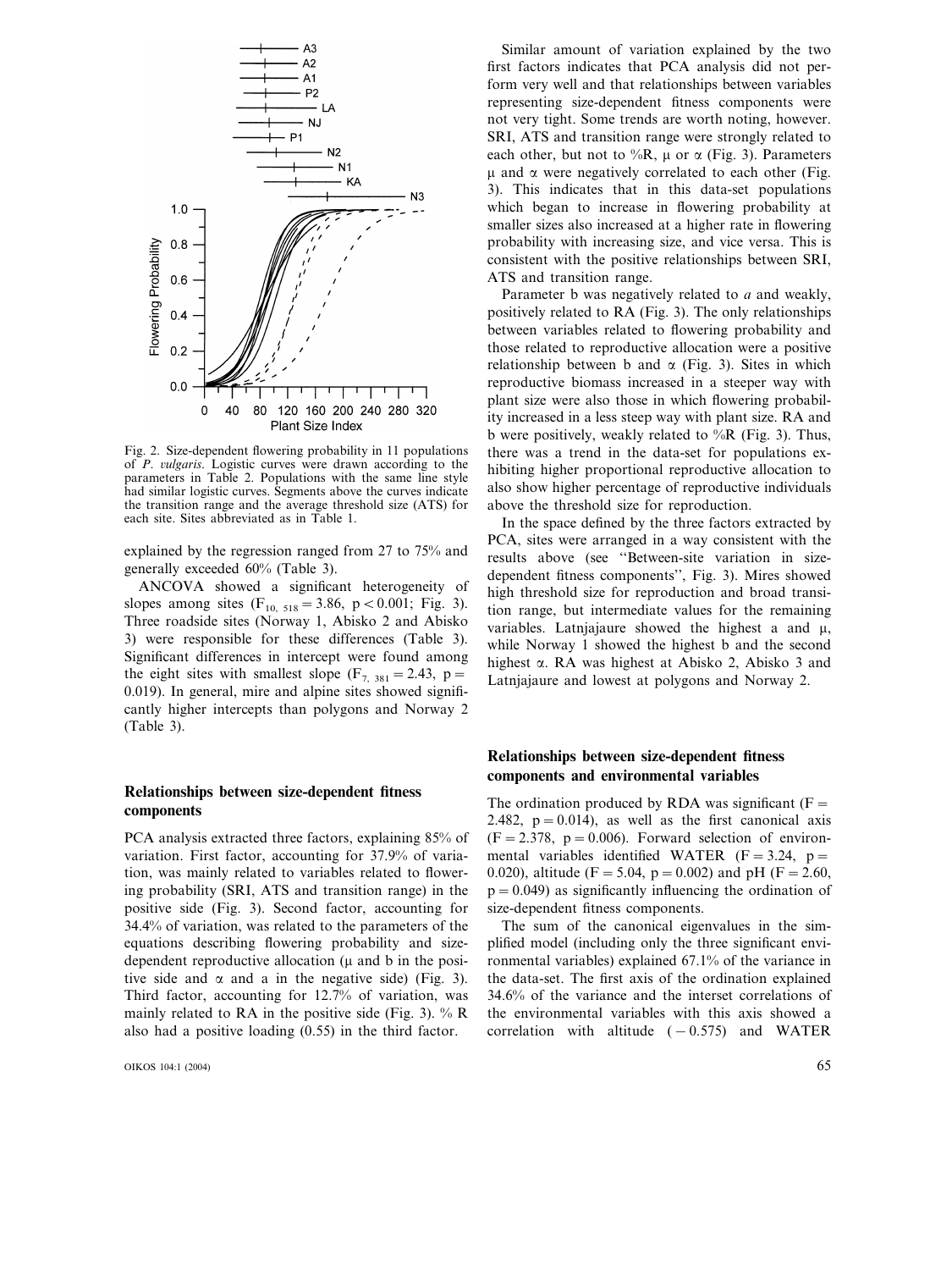

Fig. 3. Ordination of the 11 sites (dots) along the three axes extracted by a PCA analysis based on nine variables related to size-dependent fitness components, measured at each site. Arrows indicate the direction and strength of the relationship between each variable and each axis. Relationship with the axis increases with the length of the arrow and decreases with increasing angle respect to the axis. Relationships between variables can be inferred from the angle between arrows (maximum for parallel arrows; minimum for perpendicular arrows). For abbreviations see Table  $1-3$ .

(0.580). The second axis of the ordination explained 23.4% of the variation in the data-set, and was correlated to WATER (0.622), pH ( $-0.706$ ) and altitude (0.562).

SRI, ATS1 and transition range were positively related to WATER, while parameter  $\mu$  was positively related to altitude (Fig. 4). Parameters  $\alpha$  and b were positively related to pH (Fig. 4). Results from Fig. 4 also agree with the correlation table between sizedependent fitness components and environmental variables (results not shown) as well as with results in previous sections.

## **Somatic cost of reproduction**

Reproductive individuals produced winter buds 16 to 53% lighter than those in which flower buds were removed (Table 4). The mixed two-way ANOVA showed significant differences in mass of the winter bud between treatments  $(p=0.0002)$  and between populations ( $p = 0.0002$ ). The interaction between treatment and population was also significant ( $p = 0.0020$ ).

RDA did not show any significant relationship between size-dependent fitness components and SCR  $(F=0.492, p=0.740)$ . Similar results were obtained

when RDA was repeated including only variables related to flowering probability ( $F = 0.513$ ,  $p = 0.649$ ) or reproductive allocation (F = 0.450, p = 0.677).

### **Discussion**

In agreement with previous results of Worley and Harder (1999), we found a size-dependence of flowering probability in *Pinguicula vulgaris*. Between-site variation in flowering probability components was relatively low. Notwithstanding, a higher threshold size for reproduction was related to high soil water content and low altitude, indicating favourable growing conditions. This agrees with qualitative predictions of life history theory (Stearns and Koella 1986, Berrigan and Koella 1994).

Variation in size-dependent flowering probability has been mostly studied in monocarpic species. Betweensite differences in threshold size for reproduction have been reported for the monocarpic *Cynoglossum officinale* (Wesselingh et al. 1993). These differences were consistent with the predictions of life history theory regarding survival and growth probabilities (Wesselingh et al. 1997). Between-site variation in size-dependent flowering probability or environmental correlates of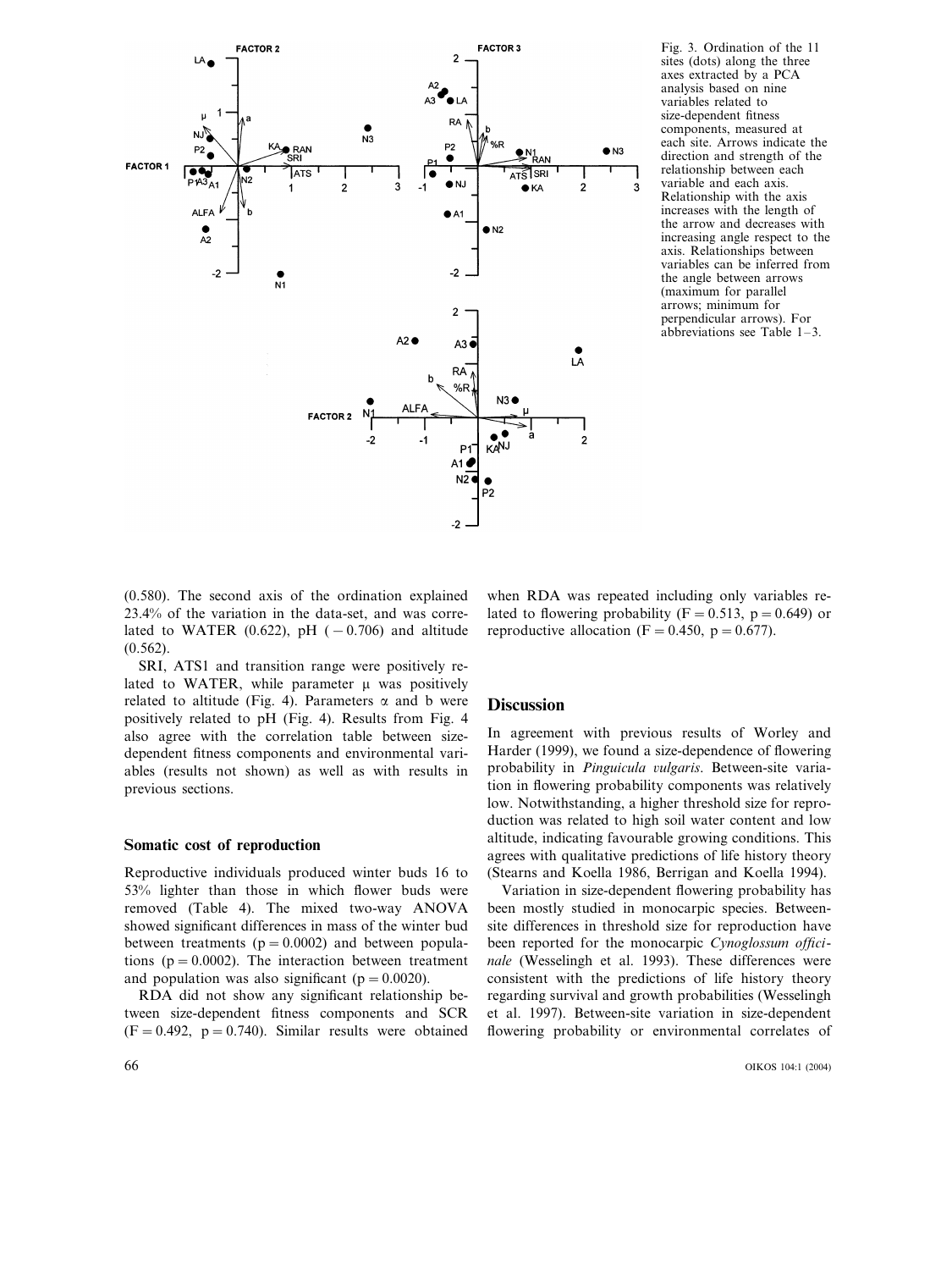

Fig. 4. Bi-plot summarising the relationships between the size-dependent fitness components and the environmental variables according to a redundancy analysis. Only three environmental variables selected by a forward stepwise procedure are represented. For abbreviations see Table 2 and 3.

that intraspecific variation have been very little studied in herbaceous perennials. Schmid and Weiner (1993) found differences between families in flowering probability for *Solidago altissima* in one of four experiments, but no connection was made with environmental factors. Relationship between age and size at first reproduction in *Plantago major* partially supported the hypothesis of adaptation to local conditions (Lotz 1990).

A significant positive relationship between vegetative and reproductive mass has been well documented for herbaceous perennial plants (see references in the Introduction). Such relationship can be considered as

a constraint on reproductive allocation (Reekie 1998, Weiner 1988) caused by proximate architectural mechanisms like production of single flowers vs inflorescences, axillary vs terminal flowers or inflorescences, and so on (Chiariello and Gulmon 1991, Niklas 1993). In addition, it can be looked at from an allocation perspective in connection to the reproductive strategy of the plant. In this sense, it reveals how efficiently resources acquired or stored can be converted into reproductive structures (Weiner 1988). Intraspecific variation in the relationship between size and reproductive mass indicates flexibility in the allocation pattern that can be connected to the reproductive strategy of the species (Weiner 1988).

In the populations of *P. vulgaris* studied in the present paper most individuals produced a single flower (only 4.6% of individuals included in data showed in Table 3 bore more than one flower). Thus, size-dependent reproductive allocation in *P. vulgaris* entailed almost exclusively variation in flower mass, which is strongly correlated with ovule number (M. Méndez, unpubl.). Substantial intraspecific, betweensite variability in size-dependent reproductive allocation, involving both slope and intercept of the regression line, was found for *P. vulgaris*. Betweenpopulation variation in slope (Ohlson 1988, Hartnett 1990, Welham and Setter 1998), intercept (Méndez and Obeso 1993) or both (Hartnett 1990) has been documented for size-dependent reproductive allocation or fecundity in other herbaceous perennials. Such between-site variation is probably common, as it has been found even in the limited comparisons available, usually involving less than five sites. This begs the question about whether those changes have any biological meaning. Changes in slope or intercept had been related to environmental gradients: soil richness in Ohlson (1988), disturbance in Welham and Setter (1998), fire regime in Hartnett (1990). In the present study, a relationship between slope and pH was found, but it must be interpreted cautiously because it

Table 4. Average $\pm$  SD (n) dry mass of winter buds for reproductive and deflowered individuals, and somatic cost of reproduction (SCR), in 11 populations of *P. vulgaris* in northern Scandinavia.

| Population  | Winter bud mass<br>reproductive plants | Winter bud mass<br>deflowered plants | <b>SCR</b> |
|-------------|----------------------------------------|--------------------------------------|------------|
| Norway 1    | $13.9 \pm 10.2$ (47)                   | $19.7 \pm 8.3$ (46)                  | 0.29       |
| Norway 2    | $12.8 \pm 9.8$ (27)                    | $15.2 + 6.7(36)$                     | 0.16       |
| Norway 3    | $18.0 \pm 9.9$ (43)                    | $31.1 \pm 12.4$ (45)                 | 0.43       |
| Abisko 1    | $8.4 + 5.4(12)$                        | $15.0 \pm 6.4$ (44)                  | 0.44       |
| Abisko 2    | $8.2 \pm 7.3$ (40)                     | $14.4 \pm 7.6$ (41)                  | 0.43       |
| Abisko 3    | $13.6 + 8.6(40)$                       | $21.1 + 11.5$ (45)                   | 0.35       |
| Paddus 1    | $5.8 \pm 2.7$ (46)                     | $10.8 \pm 2.8$ (46)                  | 0.46       |
| Paddus 2    | $7.4 \pm 3.2$ (45)                     | $12.8 + 4.4(48)$                     | 0.42       |
| Katterjåkk  | $15.6 + 9.4(40)$                       | $26.8 + 9.7(46)$                     | 0.42       |
| Njulla      | $8.0 \pm 3.1$ (45)                     | $16.8 \pm 4.8$ (45)                  | 0.53       |
| Latnjajaure | $9.2 \pm 5.8$ (32)                     | $15.0 + 11.1(32)$                    | 0.39       |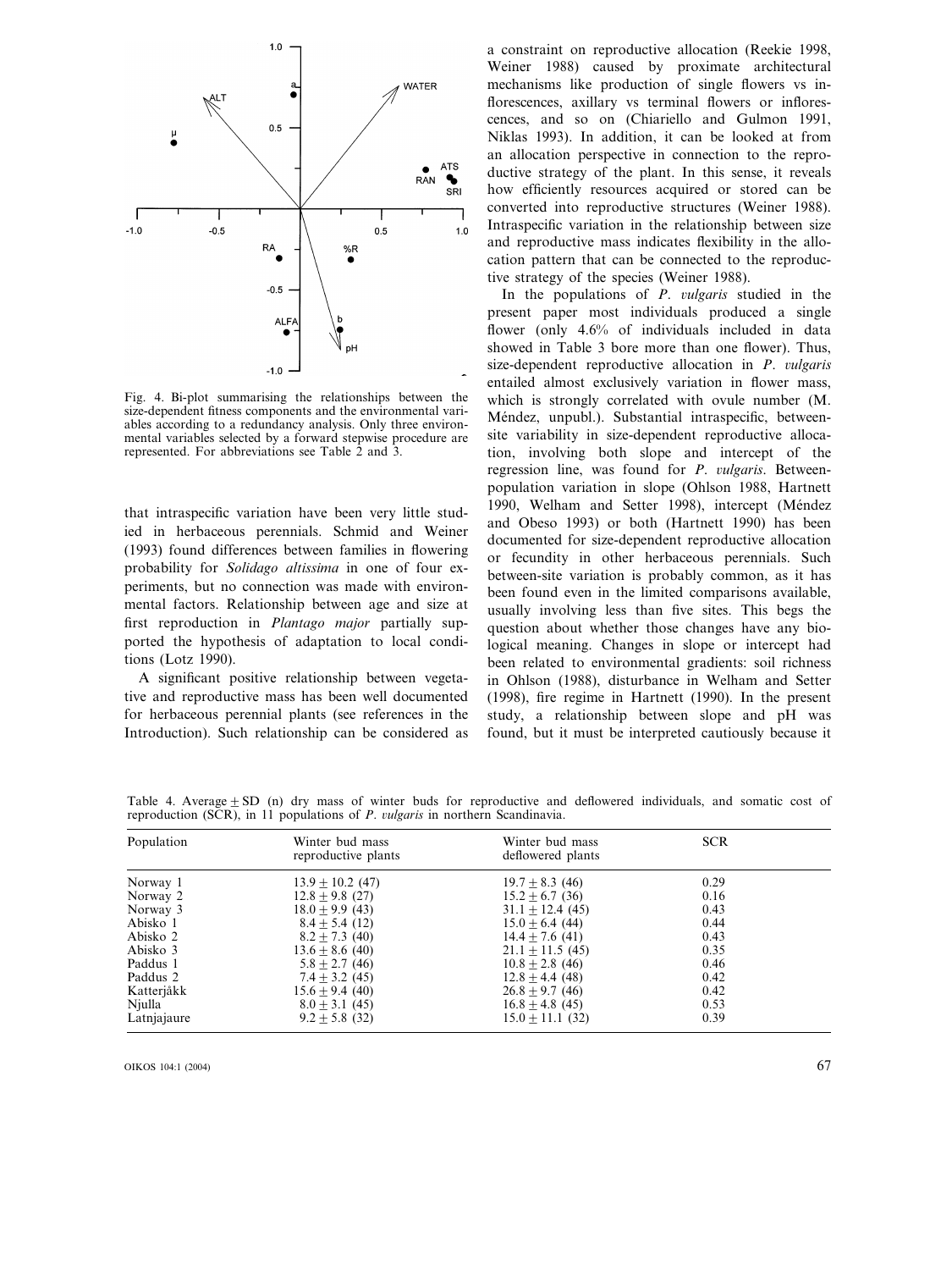was mainly related to the second, weaker axis of the RDA analysis. The scarce evidence available points to a connection between a higher slope in favourable environmental conditions, which intuitively agrees with the hypothesis of higher allocation efficiency. It also gives tentative support to life history predictions of higher investment in reproduction as survival probabilities decrease (Welham and Setter 1998). Further progress in this topic will require documenting variation in size-dependence of reproductive allocation and fecundity as a response to experimental manipulations of environmental factors, as done for some annual species (Sugiyama and Bazzaz 1998).

A steeper slope of reproductive allocation was positively related to a more gradual transition from vegetative to reproductive status and a larger percentage of reproductive individuals. However, in general there was no strong relationship between the measured sizedependent fitness components. Schmid and Weiner (1993) postulated a trade-off between the threshold size and the slope of the regression line describing size-dependent reproductive allocation. Neither these authors, based on genetic correlations, nor the present paper, based on phenotypic correlations, found such negative correlation. On the contrary, our results indicated that variables related to flowering probability and those related to reproductive allocation defined two independent phenotypic ''axes'' of variation. Instead of showing a covariation of traits, in line with interpretations in terms of life history ''tactics'' (Stearns 1976), *P. vulgaris* seemed to independently vary each size-dependent fitness component in each locality. Similar conclusions have been drawn in other studies. Elle (1996) utilised PCA analysis to define life history strategies in different genotypes of *Vaccinium macrocarpum*. Different genotypes segregated along two PCA axes, indicating different strategies, but some of them were against common wisdom in life history theory (i.e. many big fruits).

No relationship was found between size-dependent fitness components and somatic cost of reproduction. Several models have postulated a lower reproductive allocation in habitats in which cost of reproduction is higher (Begon et al. 1996). This prediction was not confirmed in the present paper.

This study, as many others previously (Welham and Setter 1998), was based in a snapshot and it could be argued that the results would have been different in a different year. For example, betweenyear variation in the percentage of reproductive indidivuals (Ehrlén and van Groenendael 2001), and size-dependent reproductive allocation (Kawano et al. 1982, Ohlson 1988) has been found in other species. Some evidence points to the consistency of the environmental and population patterns in our study area. Our soil data were consistent with past research in Katterjåkk (Karlsson 1987) and later research in Paddus 2, Abisko 1, Katterjåkk and Njulla (Lang 2001). At least in Abisko 1, Katterjåkk and Njulla, the size structure and flowering probability has remained similar to the one during the study year (Karlsson 1987, Méndez, pers. obs.).

In conclusion, intraspecific variation was found for size-dependent fitness components in *P. vulgaris*. For threshold size and percentage of reproductives variation was rather limited but not for variables related to reproductive allocation. This variation was related to environmental factors in ways mostly consistent wich current life history expectations. However, weak links existed among different components, as well as between those fitness components and cost of reproduction. Study of the plastic and genetic character of variation in size-dependent fitness components, and its potential adaptive value, in perennial plants deserves further attention.

*Acknowledgements* – We thank Lutz Eckstein, Heike Gellinek and Helena Munkert by help in the field, and Olga Sáez, Martin Weih and the staff at ANS by help in the lab. Special thanks are given to Juan Iglesias for his superb assistance with both field and lab work. Klemens Eriksson, Mike Palmer and teachers at the course ''Multivariate methods for ecologists'' SLU-Uppsala gave valuable statistical advice. This project was funded by a post-doctoral grant of the II Plan de Investigación del Principado de Asturias (Spain) to MM.

## **References**

- Aarssen, L. W. and Clauss, M. J. 1992. Genotypic variation in fecundity allocation in *Arabidopsis thaliana*. – J. Ecol. 80: 109–114.
- Aarssen, L. W. and Taylor, D. R. 1992. Fecundity allocation in herbaceous plants. – Oikos 65: 225–232.
- Antor, R. J. and García, M. B. 1995. A new mite-plant association: mites living amidst the adhesive traps of a carnivorous plant. – Oecologia 101: 51–54.
- Bazzaz, F. A. 1997. Allocation of resources in plants: state of the science and critical questions. – In: Bazzaz, F. A. and Grace, J. (eds), Plant resource allocation. Academic Press, pp. 1–37.
- Bazzaz, F. A. and Ackerly, D. D. 1992. Reproductive allocation and reproductive effort in plants. – In: Fenner, M. (ed.), Seeds: the ecology of regeneration in plant communities. CAB, pp. 1–26.
- Begon, M., Harper, J. L. and Townsend, C. R. 1996. Ecology:<br>individuals. populations and communities. 3rd ed. populations and communities, 3rd ed. – Blackwell.
- Berrigan, D. and Koella, J. C. 1994. The evolution of reaction norms: simple models for age and size at maturity. – J. Evol. Biol. 7: 549–566.
- Biere, A. 1995. Genotypic and plastic variation in plant size: effects on fecundity and allocation patterns in *Lychnis flos*-*cuculi* along a gradient of natural soil fertility. – J. Ecol. 83: 629–642.
- Binkley, D. and Vitousek, P. 1989. Soil nutrient availability. In: Pearcy, R. W., Ehleringer, J., Mooney, H. A. and Rundel, P. W. (eds), Plant physiological ecology: field methods and instrumentation. Chapman and Hall, pp. 75–96.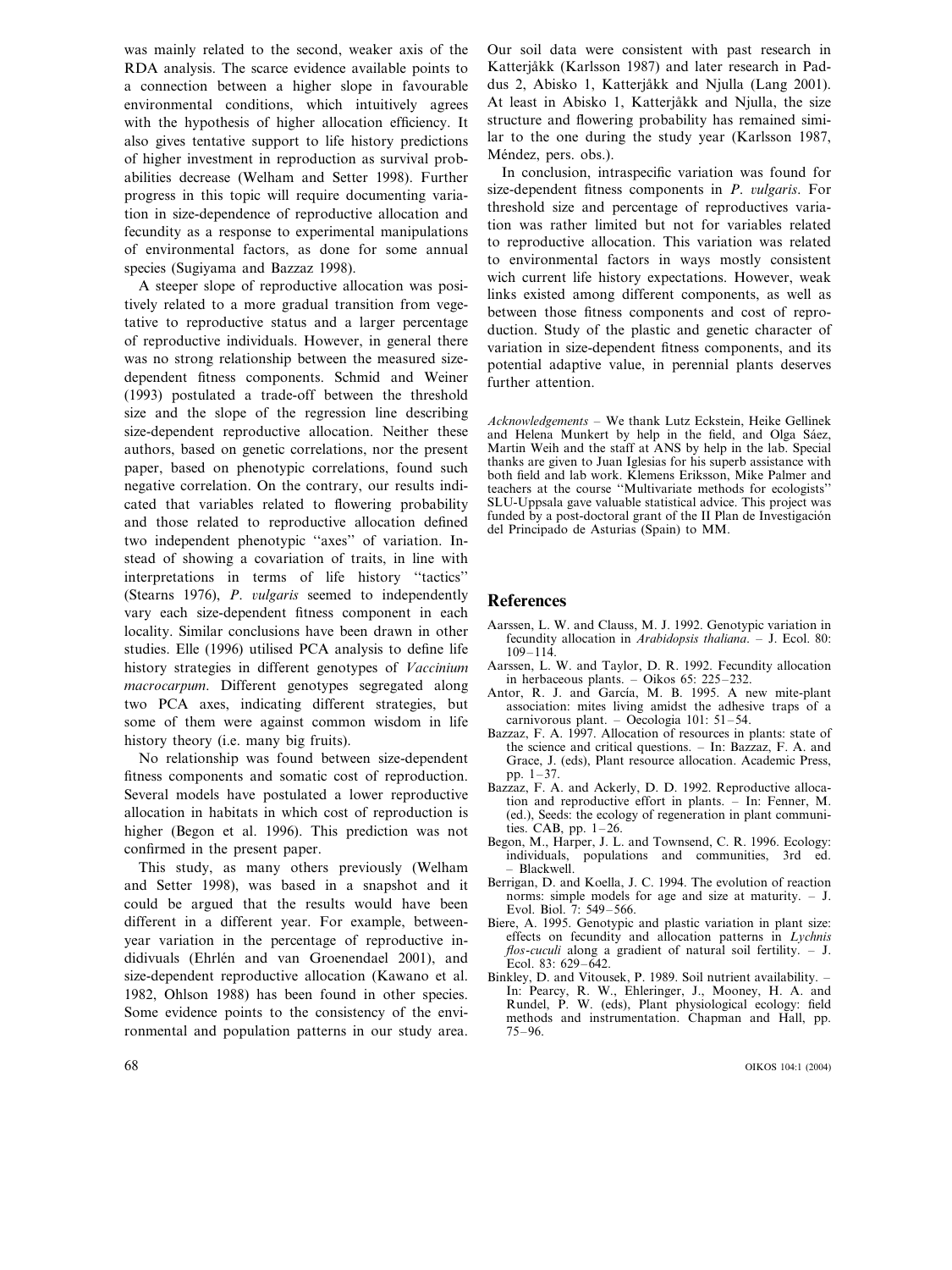- Briggs, D. and Walters, S. M. 1997. Plant variation and evolution, 3rd ed. – Cambridge Univ. Press.
- Chiariello, N. R. and Gulmon, S. L. 1991. Stress effects on plant reproduction. – In: Mooney, H. A., Winner, W. E., Pell, E. J. and Chu, E. (eds), Response of plants to multiple stress. Academic Press, pp. 161–188.
- Clauss, M. J. and Aarssen, L. W. 1994. Phenotypic plasticity of size-fecundity relationships in *Arabidopsis thaliana*. – J. Ecol. 82: 447–455.
- Cochran, M. E. and Ellner, E. 1992. Simple methods for calculating age-based life history parameters for stagestructure populations. – Ecol. Monogr. 62: 345–364.
- Coleman, J. S., McConnaughay, D. M. and Ackerly, D. D. 1994. Interpreting phenotypic variation in plants. – Trends Ecol. Evol. 9: 187–191.
- Davies, S. J. and Ashton, P. S. 1999. Phenology and fecundity in 11 sympatric pioneer species of *Macaranga* (Euphorbiaceae). – Am. J. Bot. 86: 1786–1795.
- Ehrlén, J. and van Groenendael, J. 2001. Storage and the delayed costs of reproduction in the understorey perennial *Lathyrus vernus.* – J. Ecol. 89: 237–246.
- Elle, E. 1996. Reproductive trade-offs in genetically distinct clones of *Vaccinium macrocarpon*, the American cranberry. – Oecologia 107: 61–70.
- García, M. B. and Antor, R. J. 1995. Age and size structure in populations of a long-lived dioecious geophyte: *Borderea pyrenaica* (Dioscoreaceae). – Int. J. Plant Sci. 156: 236–243.
- Hanzawa, F. M. and Kalisz, S. 1993. The relationship between age, size, and reproduction in *Trillium grandiflorum* (Liliaceae). – Am. J. Bot. 80: 405–410.
- Hartnett, D. C. 1990. Size-dependent allocation to sexual and vegetative reproduction in four clonal composites. – Oecologia 84: 254–259.
- Karlsson, P. S. 1987. Seasonal pattern of biomass allocation in flowering and non-flowering specimens of three *Pinguicula* species. – Can. J. Bot. 64: 2872–2877.
- Karlsson, P. S., Nordell, K. O. and Eirefelt, S. 1987. Trapping efficiency of three carnivorous *Pinguicula* species. – Oecologia 73: 518–521.
- Kawano, S. 1985. Life history characteristics of temperate woodland plants in Japan. – In: White, J. (ed.), The population structure of vegetation. Dr W. Junk, pp. 515–549.
- Kawano, S. and Mikaye, S. 1983. The productive and reproductive biology of flowering plants. X. Reproductive energy allocation and propagule output of five congeners of the genus *Setaria* (Gramineae). – Oecologia 57: 6–13.
- Kawano, S., Hiratsuka, A. and Hayashi, K. 1982. The productive and reproductive biology of flowering plants. V. Life history characteristics and survivorship of *Erythronium japonicum*. – Oikos 38: 129–149.
- Kozlowski, J. and Uchmanski, J. 1987. Optimal individual growth and reproduction in perennial species with indeterminate growth. – Evol. Ecol. 1: 214–230.
- Lacey, E. P. 1986. Onset of reproduction in plants: sizeversus age-dependency. – Trends Ecol. Evol. 1: 72–75.
- Lang, S. 2001. Growth of *Pinguicula vulgaris* in northern Sweden, in relation to nitrogen compounds and other soil nutrients.– Masters Thesis, Univ. of Karlsruhe.
- Lotz, L. A. P. 1990. The relationship between age and size at first flowering of *Plantago major* in various habitats. – J. Ecol. 78: 757–771.
- Méndez, M. and Obeso, J. R. 1993. Size-dependent reproductive and vegetative allocation in *Arum italicum* (Araceae). – Can. J. Bot. 71: 309–314.
- Niklas, K. J. 1993. Ontogenetic-response models and the evolution of plant size. – Evol. Trends Plants 7: 42–48.
- Ohlson, M. 1988. Size-dependent reproductive effort in three populations of *Saxifraga hirculus* in Sweden. – J. Ecol. 76: 1007–1016.

OIKOS 104:1 (2004) 69

- Piqueras, J. 1999. Herbivory and ramet performance in the clonal herb *Trientalis europaea* L. – J. Ecol. 87: 450– 460.
- Reekie, E. G. 1998. An explanation for size-dependent reproductive allocation in *Plantago major*. – Can. J. Bot.  $76: 43 - 50.$
- Rees, M. and Crawley, M. J. 1989. Growth, reproduction and population dynamics. – Funct. Ecol. 3: 645–653.
- Roff, D. A. 1992. The evolution of life histories: theory and analysis. – Chapman and Hall.
- Samson, D. A. and Werk, K. S. 1986. Size-dependent effects in the analysis of reproductive effort in plants. – Am. Nat. 127: 667–680.
- Sandvik, S. M. 2001. Somatic and demographic costs under different temperature regimes in the late-flowering alpine perennial herb *Saxifraga stellaris* (Saxifragaceae). – Oikos 93: 303–311.
- Schmid, B. and Weiner, J. 1993. Plastic relationships between reproductive and vegetative mass in *Solidago altissima*. – Evolution 47: 61–74.
- Schmid, B., Bazzaz, F. A. and Weiner, J. 1995. Size dependency of sexual reproduction and clonal growth in two perennial plants. – Can. J. Bot. 73: 1831–1837.
- Silvertown, J. 1991. Modularity, reproductive thresholds and plant population dynamics. – Funct. Ecol. 5: 577–580.
- Stearns, S. C. 1976. Life-history tactics: a review of the ideas. – Q. Rev. Biol. 51:  $3-\frac{4}{7}$ .
- Stearns, S. C. 1992. The evolution of life histories. Oxford Univ. Press.
- Stearns, S. C. and Koella, J. C. 1986. The evolution of phenotypic plasticity in life-history traits: predictions of reaction norms for age and size at maturity. – Evolution  $40.893 - 913$
- Sugiyama, S. and Bazzaz, F. A. 1998. Size dependence of reproductive allocation: the influence of resource availability, competition and genetic identity. – Funct. Ecol. 12: 280–288.
- Svensson, B. M., Carlsson, B. Å., Karlsson, P. S. et al. 1993. Comparative long-term demography of three species of *Pinguicula*. – J. Ecol. 81: 635–645.
- ter Braak, C. J. F. and Smilauer, P. 1998. CANOCO reference manual and user's guide to CANOCO for Windows: software for canonical community ordination (version 4). – Microcomputer Power.
- Thomas, S. C. 1996a. Reproductive allometry in Malaysian rain forest trees: biomechanics versus optimal allocation. – Evol. Ecol. 10: 517–530.
- Thomas, S. C. 1996b. Relative size at onset of maturity in rain forest trees: a comparative analysis of 37 Malaysian species. – Oikos 76: 145–154.
- Thompson, B. K., Weiner, J. and Warwick, S. I. 1991. Sizedependent reproductive output in agricultural weeds. – Can. J. Bot. 69: 442–446.
- Thompson, J. N. 1987. The ontogeny of flowering and sex expression in divergent populations of *Lomatium grayi*. – Oecologia 72: 605–611.
- Tuomi, J., Hakala, T. and Haukioja, E. 1983. Alternative concepts of reproductive effort, costs of reproduction, and selection in life-history evolution. – Am. Zool. 23:  $25 - 34$
- Weiner, J. 1988. The influence of competition on plant reproduction. – In: Lovett Doust, J. and Lovett Doust, L. (eds), Plant reproductive ecology: patterns and strategies. Oxford Univ. Press, pp. 228–245.
- Welham, C. V. J. and Setter, R. A. 1998. Comparison of size-dependent reproductive effort in two dandelion (*Taraxacum officinale*) populations. – Can. J. Bot. 76: 166–173.
- Wesselingh, R. A. and de Jong, T. J. 1995. Bi-directional selection on threshold size for flowering in *Cynoglossum officinale* (hound's-tongue). – Heredity 74: 415–424.
- Wesselingh, R. A. and Klinkhamer, P. G. L. 1996. Threshold size for vernalization in *Senecio jacobaea*: genetic varia-